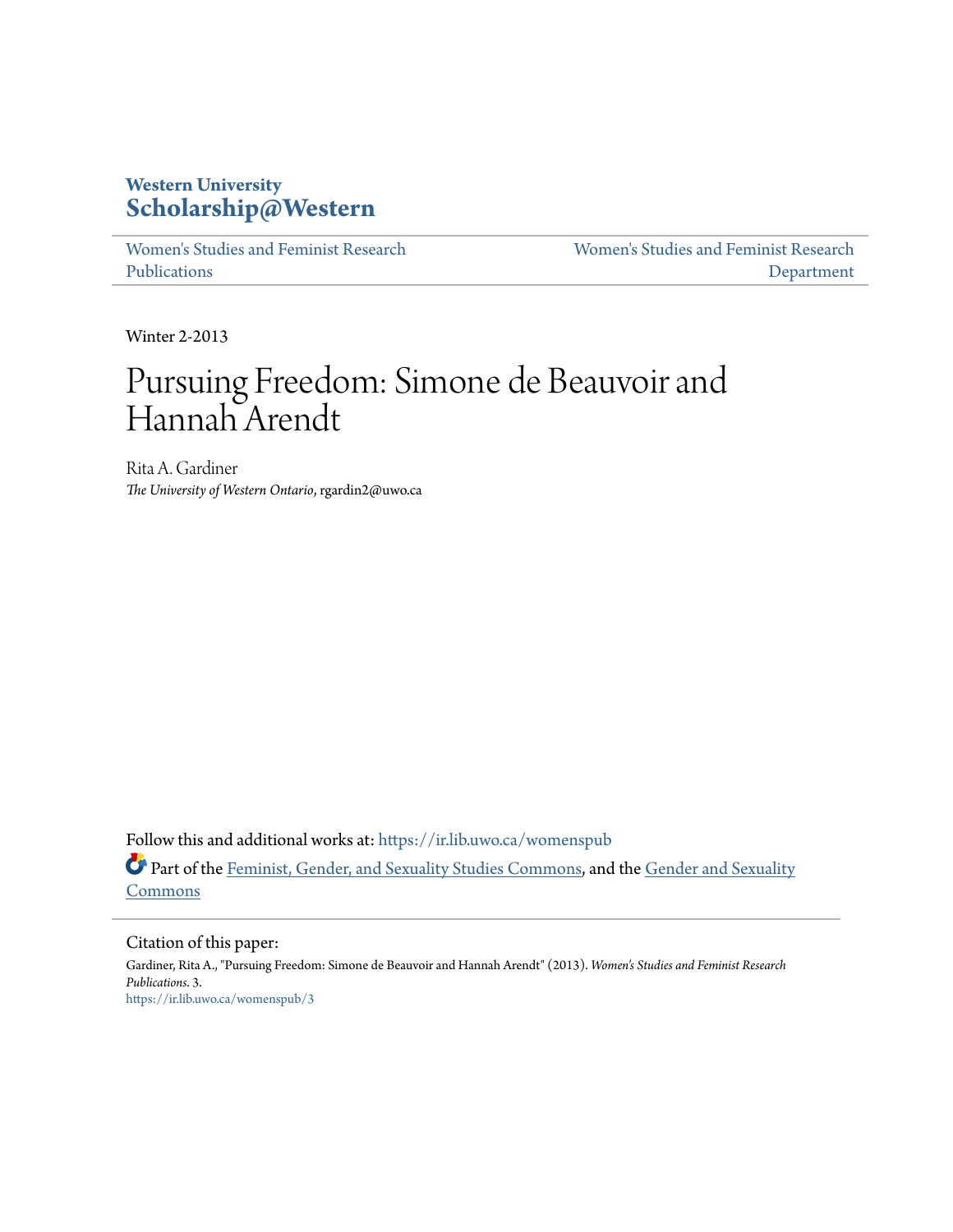# **PURSUING FREEDOM: SIMONE DE BEAUVOIR AND HANNAH ARENDT**

## **BUSCANDO A LIBERDADE: SIMONE DE BEAUVOIR E HANNAH ARENDT**

Rita Ann Gardiner

#### ABSTRACT

How do we judge what is right while, at the same time, respect the freedom of others? In considering this question, I bring Simone de Beauvoir and Hannah Arendt into dialogue to better understand how the pursuit of freedom necessitates a willingness to judge others. In my discussion, I explore how these writers treat the themes of ambiguity, oppression, and revolution. By comparing how they relate these themes to freedom, we see how liberty is interconnected with personal accountability, and a willingness to question our beliefs. It is when we are unwilling to engage in an ongoing dialogue, I argue, that we risk losing that which is most precious to us, namely, freedom. I begin by examining Beauvoir's *Ethics of Ambiguity* to see how she connects ambiguity with ethical action. Then, I consider how ethical action is sometimes obscured by self-centered desires, which bar us from thinking about how our actions may negate the freedom of others. Next, I look at their different approaches to questions of freedom as it relates to eradicating oppression. Finally, I examine the ways in which Beauvoir and Arendt show that the pursuit of freedom requires us to take a personal stance against injustice in order to respect the dignity of others. In so doing, we engage in an ethical relationship with the world.

KEYWORDS: Beauvoir; Arendt; freedom; judgment; oppression

#### RESUMO

Como julgar o que é correto enquanto, ao mesmo tempo, respeitamos a liberdade de outrem? Ao considerar essa questão, estabeleço um diálogo entre Simone de Beauvoir e Hannah Arendt para melhor entender como a busca pela liberdade necessita de uma disposição para julgar outrem. Em minha discussão, exploro o modo como essas escritoras tratam os temas da ambiguidade, da opressão e da revolução. Comparando de que forma elas relacionam esses temas à liberdade, vemos como a liberdade está interligada à responsabilidade pessoal e à disposição para questionar nossas crenças. Defendo que é quando

l

<sup>\*</sup>Department of Women's Studies and Feminist Research; Western University, Canada. Email: [rgardi@uwo.ca](mailto:rgardi@uwo.ca)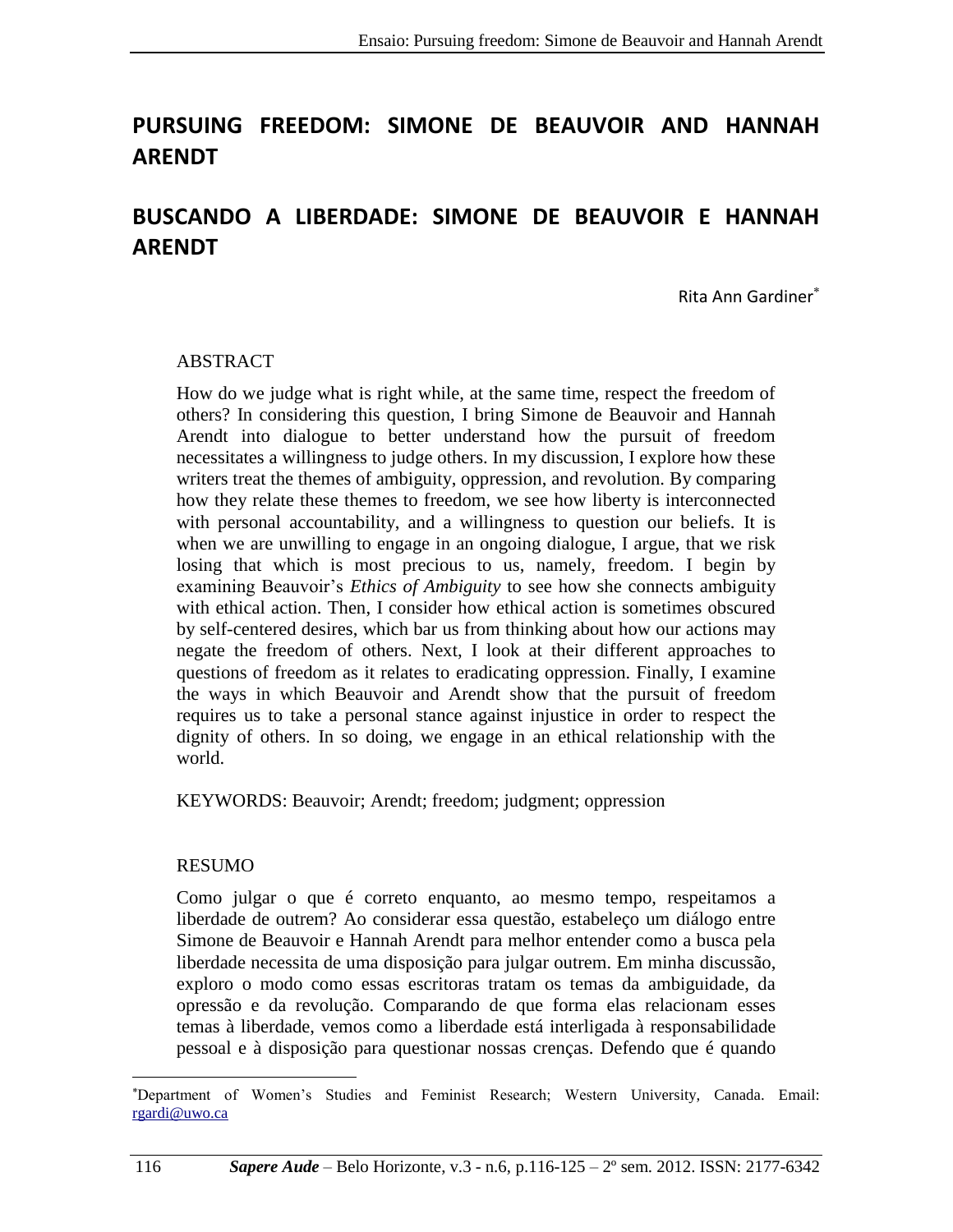estamos indispostos a nos engajar em um diálogo contínuo que arriscamos perder aquilo que nos é mais precioso, a saber, a liberdade. Inicio o artigo examinando a obra *Por Uma Moral da Ambiguidade*, de Beauvoir, para descobrir como ela liga ambiguidade à ação ética. Em seguida, considero como a ação ética é algumas vezes obscurecida por desejos egoístas, que nos impedem de pensar o quanto nossas ações podem negar a liberdade de outrem. Posteriormente, analiso as diferentes abordagens dadas pelas autoras das questões de liberdade como relacionadas à erradicação da opressão. Finalmente, examino os modos como Beauvoir e Arendt mostram que a busca pela liberdade requer que assumamos um ponto de vista pessoal contra a injustiça a fim de respeitar a dignidade de outrem. Ao fazê-lo, engajamo-nos em uma relação ética com o mundo.

PALAVRAS-CHAVE: Beauvoir; Arendt; liberdade; julgamento; opressão

#### **INTRODUCTION**

How do we judge what is right while, at the same time, respect the freedom of others? In considering this question, I bring Simone de Beauvoir and Hannah Arendt into dialogue to better understand how the pursuit of freedom necessitates a willingness to judge others. In my discussion, I explore how these writers treat the themes of ambiguity, oppression, and revolution. By comparing how they relate these themes to freedom, we see how liberty is interconnected with personal accountability, and a willingness to question our beliefs. It is when we are unwilling to engage in an ongoing dialogue, I argue, that we risk losing that which is most precious to us, namely, freedom. I begin by examining Beauvoir's *Ethics of Ambiguity* to see how she connects ambiguity with ethical action. Then, I consider how ethical action is sometimes obscured by self-centered desires, which bar us from thinking about how our actions may negate the freedom of others. Next, I look at their different approaches to questions of freedom as it relates to eradicating oppression. Finally, I examine the ways in which Beauvoir and Arendt show that the pursuit of freedom requires us to take a personal stance against injustice in order to respect the dignity of others. In so doing, we engage in an ethical relationship with the world.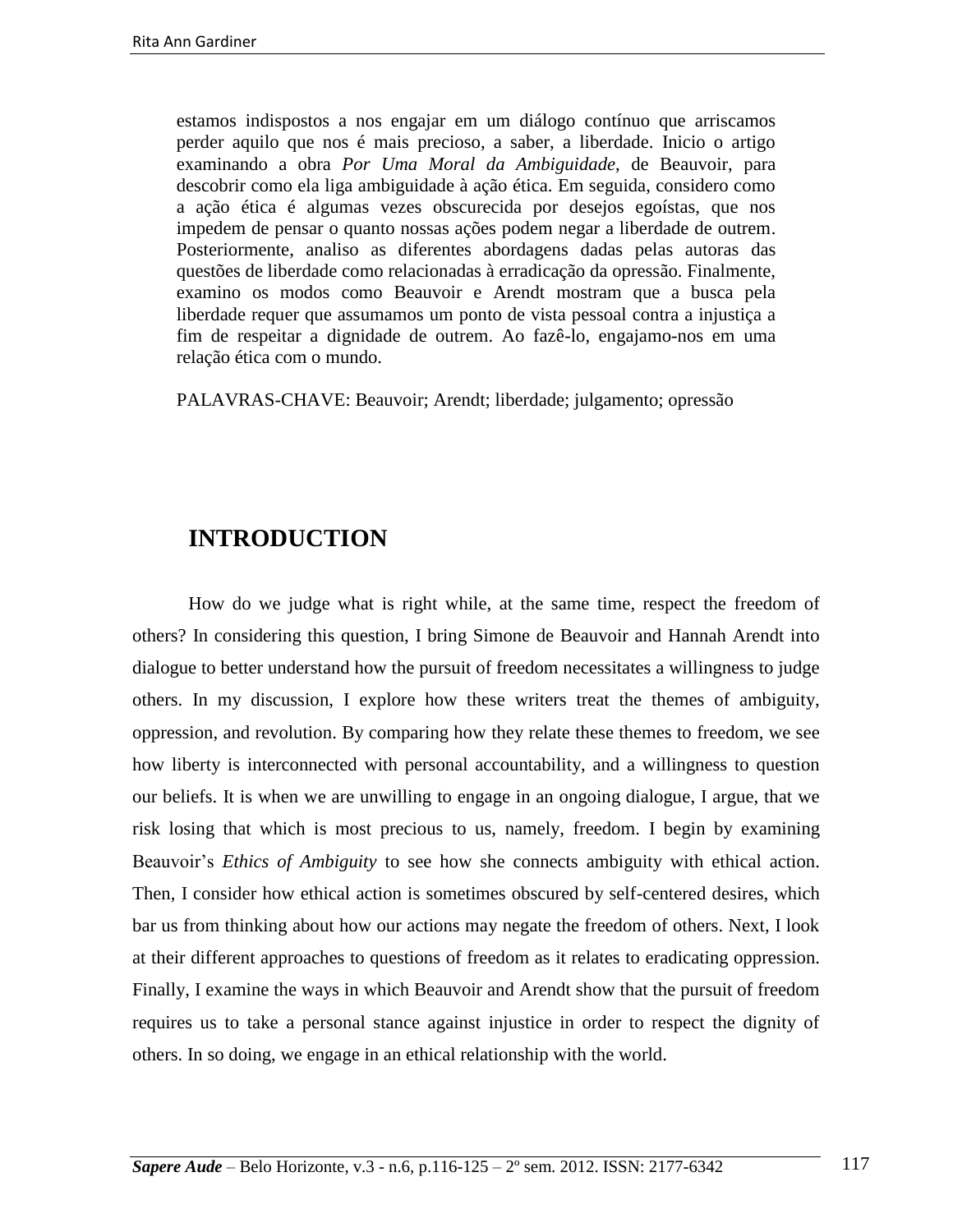### **FREEDOM AS AMBIGUITY**

Beauvoir opens *The Ethics of Ambiguity* by arguing that the knowledge of our mortality marks the "tragic ambivalence" of the human condition, and provides us with a paradox (BEAUVOIR, 1948, p. 7). That is, we must find a meaningful way of escaping the knowledge of death, while knowing that we can never escape finitude. This, she argues, is the fundamental ambiguity of human existence. But rather than viewing the ambiguity of life as negative, Beauvoir contends that we should embrace uncertainty, because when we realize that doubt is a fundamental aspect of existence, we will be better able to create the life we wish to lead. And this, she suggests, is where Existentialism can be of assistance since it offers an ethical approach to the human condition, and a response to the question of ambiguity, which is anchored in our situated, intersubjective, embodied reality.

Despite claims to the contrary, Beauvoir argues that Existentialism is not a solipsistic approach, because it posits that the individual is defined first and foremost in relationship with others. In her opinion, it is precisely because of the intersubjective nature of human existence that we are able, if we choose, to realise freedom in a just manner (BEAUVOIR, 1948, p. 73). The pursuit of freedom involves an active engagement with the world and others. The way that we demonstrate our engagement is through our concern for one another. Thus, personal freedom brings with it an ethical responsibility for others. What this means is that in pursuing our particular projects, we must not act in a way that negates the liberty of others. Hence, we must continually think about how our actions may negatively affect others. Yet oftentimes, she argues, we chose not to do so. For some people, this is because they become too dogmatic; for others, it is through an excess of idealism. These ways of being illustrate how we are uncomfortable with ambiguity. We prefer to cling to faith, or ideology, because it seems to offer us stability. Such a desire for stability, according to Beauvoir, moves us away from freedom toward an abstract notion of human existence. Such abstraction can mean we lose sight of the meaning of freedom, which is always to be understood as situated and relational. It is via abstraction but through acknowledging "the genuine conditions of our life that we must draw our strength to live and our reason for acting" (BEAUVOIR, 1948, p. 9).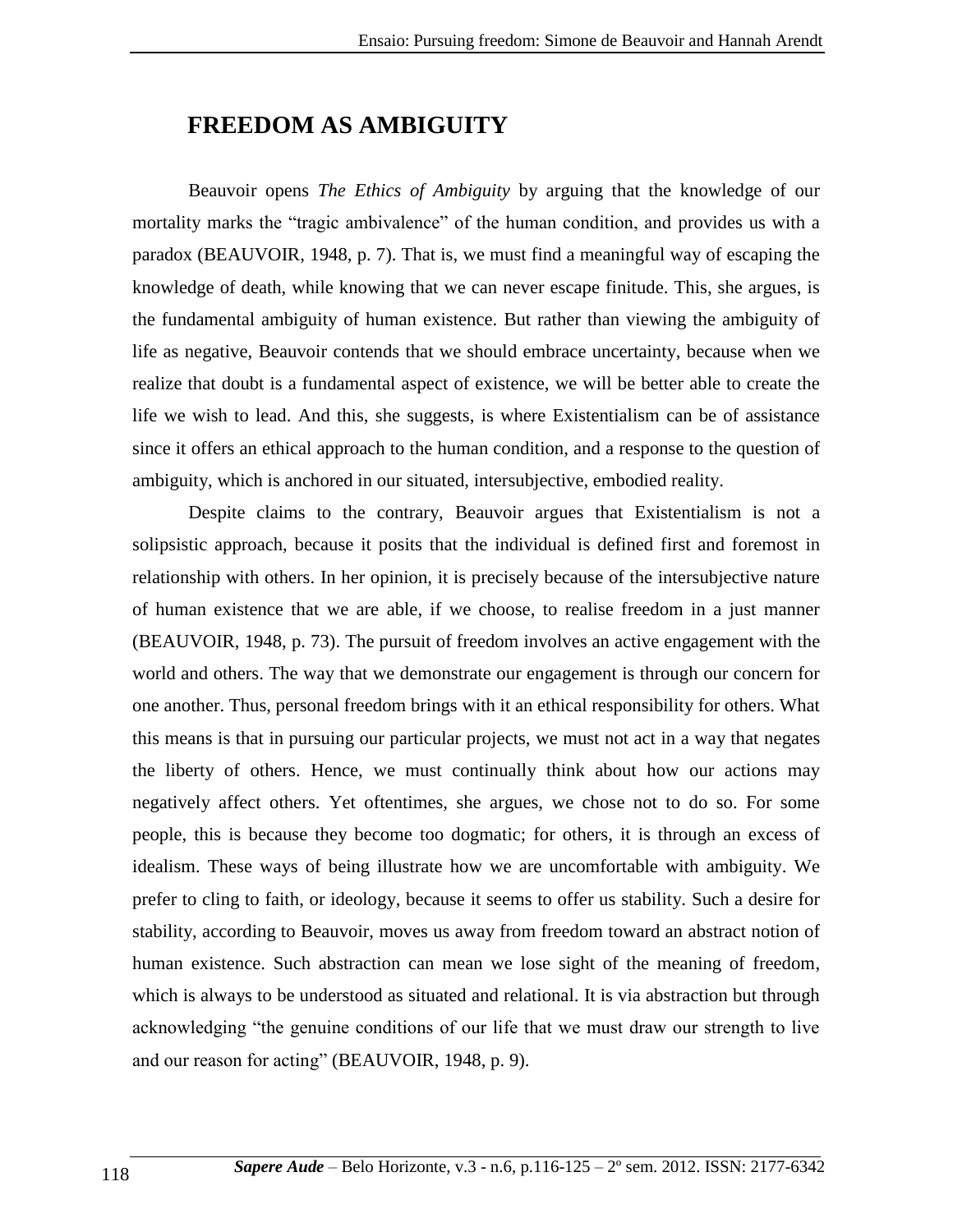Yet there may be times when we honestly believe that we are acting justly, but this may not be the case. For instance, some North Americans, want a healthier, sustainable diet, and have started to eat quinoa, because it is supposed to be good for our overall wellbeing. Indeed, the United Nations wants us to celebrate 2013 as the international year of quinoa. However, there may be problems with such a celebration. It appears that by importing this food stuff from another part of the world, we may inadvertently impact the lives of farmers, and their families, who are the producers of this food stuff. For thousands of years, quinoa was a mainstay of the diet of many Andean families. In recent times, however, because of consumer demand from the West, quinoa has become too expensive for the average person in Bolivia to buy (*Guardian*, January 25, 2013). Instead, they have to purchase less healthy goods such as rice and pasta. Moreover, the cost of quinoa in Peru's capital, Lima, is now more expensive than the price of chicken. What was once a simple, nutritious grain is now only affordable for the rich. Thus, what began as a desire for healthier food has ended up negatively affect people in other countries whose living depends upon this grain. What this example shows is that we must constantly question how what our actions affects the lives of others. But this takes time and effort, perhaps more than the average consumer is willing to invest. Nonetheless, if we do not remain alert to how seemingly inconsequential actions have a detrimental impact on others, we are acting unjustly.

#### **THE PROBLEM WITH TYPECASTING**

This is why we need to cognizant of the myriad ways in which social injustice occurs, and its negative impact on freedom. This requires that we pay attention to what we are doing. In thinking about social oppression, Beauvoir suggests that because "man's project toward freedom is embodied in certain acts of behavior," we may be able to describe which behaviours lead us toward, or away from, freedom (BEAUVOIR, 1948, p. 78). In her consideration of particular types, Beauvoir maintains that each "type" manifests a set of behaviors that can lead toward injustice and are, therefore, contrary to the pursuit of freedom. One of the types she discusses is that of the serious individual who, Beauvoir maintains, is willing to sacrifice others in pursuit of a goal. Such behaviour is dangerous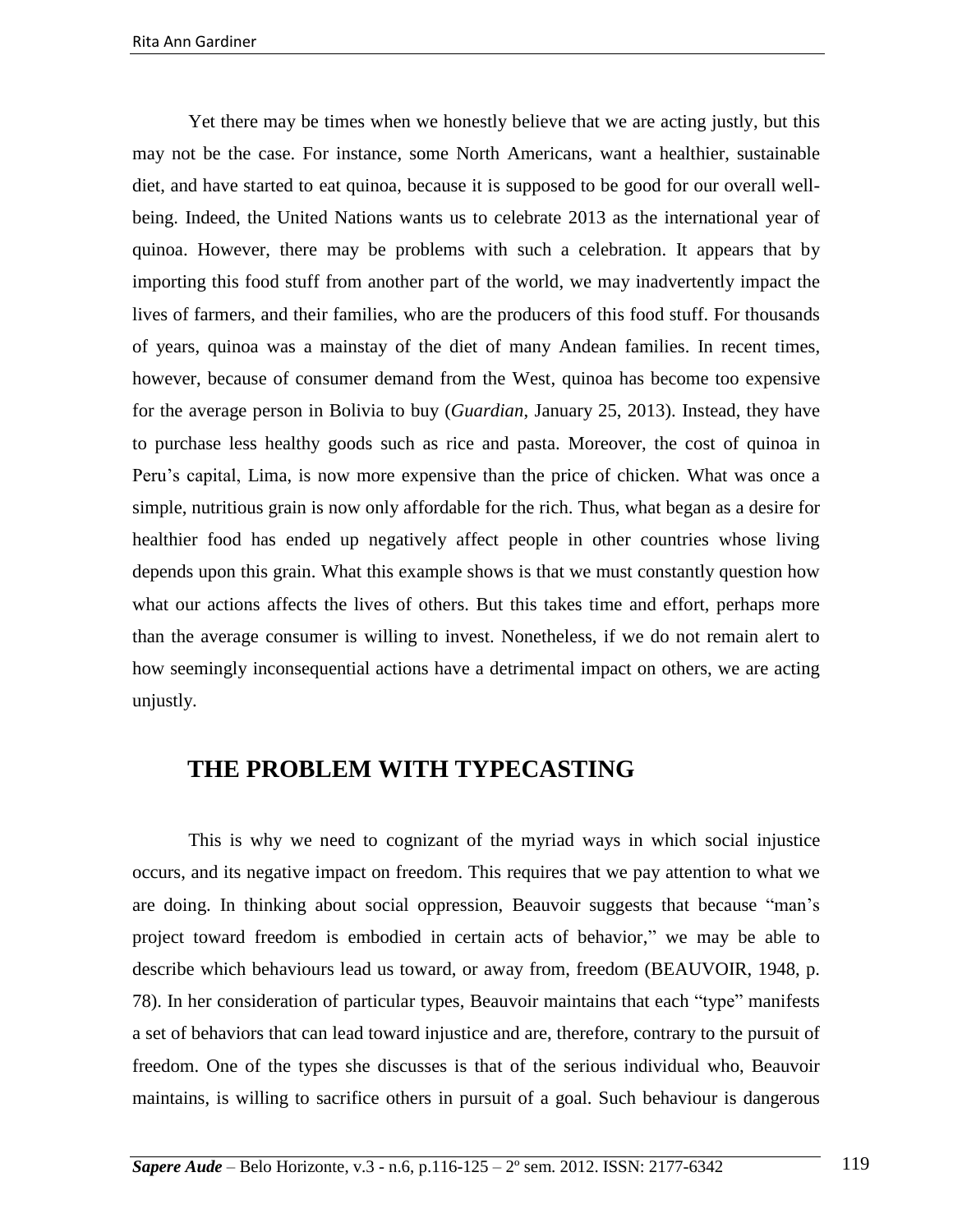because it can lead to an attitude whereby people are perceived as objects. As an example, Beauvoir considers the actions of the colonial administrator who, in choosing to complete a highway project, fails to care about the welfare of the workers. The workers' suffering is irrelevant to the success of the imperial enterprise. All that matters is the successful completion of the goal. Through this illustration, Beauvoir shows us how a means-ends way of thinking, not only exhibits a lack of judgement, but how such action is unethical because of the refusal to care about the lives of others (BEAUVOIR, 1948).

Beauvoir connects this lack of care to how some people regard certainty, rather than ambiguity, as the *raison d'être* of life. Too serious an approach to life may lead us to become fixated on the rightness of our point of view, be it in the guise of religion, ideology or work. In extreme cases, this desire for certainty can lead to tyranny. At other times, the serious individual turns into what Beauvoir calls the "sub-man," who takes "refuge in the ready-made values of the serious world" (BEAUVOIR 1948, p. 44). The "sub-man" is willing to carry out violent acts in return for being offered a sense of control. To ward off fears of death, the "sub-man" commits meaningless acts of violence as a way of avoiding the ambiguity of existence. I will return to the issue of violence later on.

Beauvoir then argues that it is our ethical responsibility to take up the challenge of freedom by remaining steadfast toward our projects. At first glance it may seem that someone who remains steadfast to his or her projects is an adventurer (BEAUVOIR, 1948, p. 58-61). However, the adventurer's love of conquest, and desire for fame, means that they are willing to sacrifice others for personal glory. Thus, the adventurer treats people instrumentally. Furthermore, because the adventurer lives in the moment, it may seem as if the adventurer is the epitome of the existential hero. Not so, states Beauvoir, because the adventurer is indifferent to the justness of their cause. As a result of this indifference, the adventurer refuses to consider how their actions adversely affect others. And in this respect at least, the adventurer is no different as the serious individual.

Through examining these types, Beauvoir provides concrete examples of how certain behaviour is anathema to good judgement, and the pursuit of freedom. Her detailed descriptions show how people forego genuine freedom for a particular project, ideology or passion that is all-consuming. Yet, for Arendt, Beauvoir's typology is problematic. What typecasting does is to place people into categories, which in itself is an unjust act since we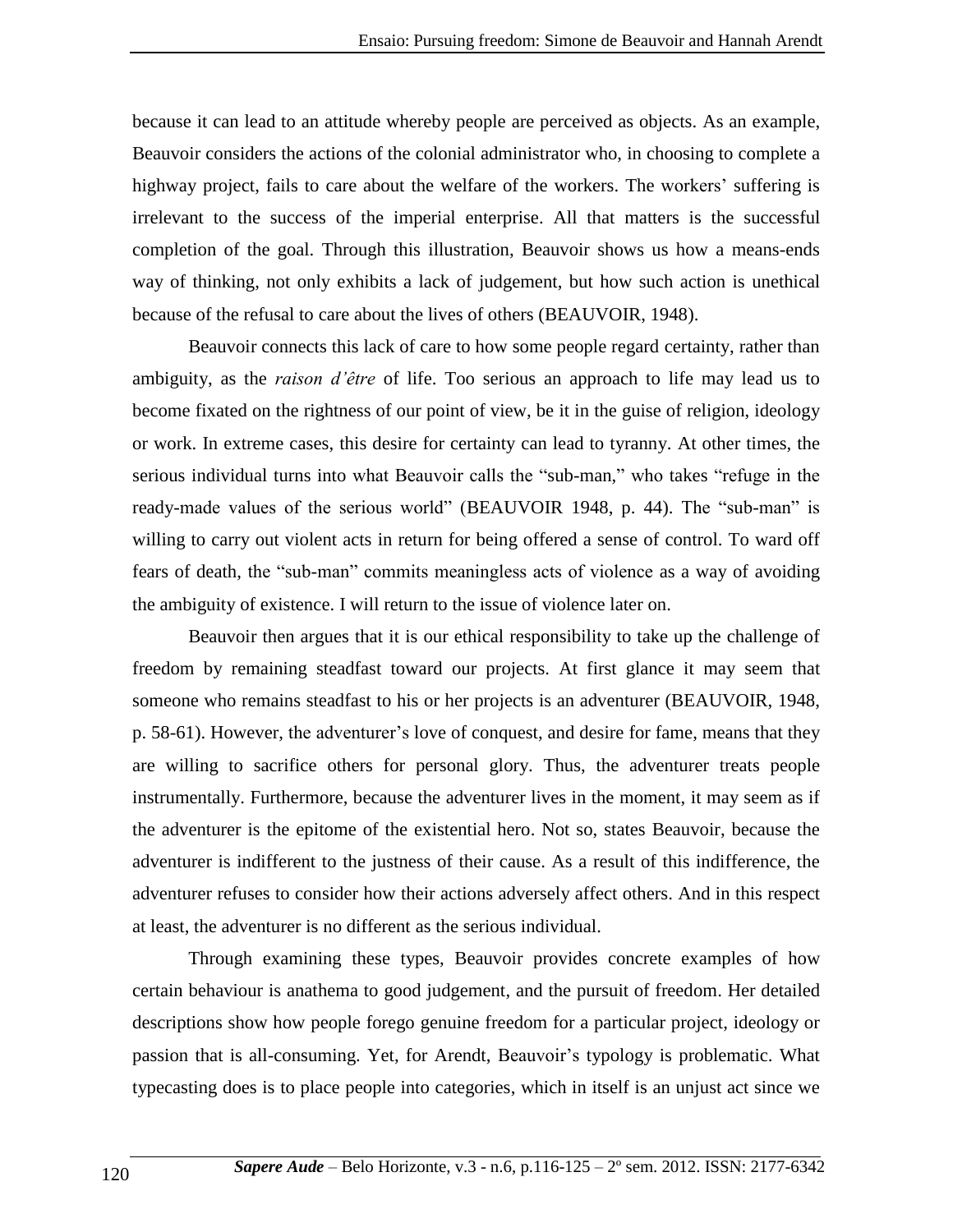are always more than any category would suggest. When we start to talk about people's behaviour, we fail to acknowledge their uniqueness. The element of uniqueness is critical to understanding Arendt's approach to the subject of freedom. For Arendt, a person's uniqueness derives, not only from their social location, but also from the sum total of their experiences. So even though describing types of behavior may seem constructive, such typecasting ignores the unique qualities of each individual. For Arendt, notions of equality must be tempered by recognition of difference if we are to realize a more equitable social fabric.

What is critical to creating a just world, from an Arendtian perspective, is for each person to have the ability to speak and act in the public realm. The "right to have rights," is critical to her notion of freedom, and the eradication of injustice (BIRMINGHAM, 2006, p. 1). Indeed, Arendt regards the erosion of the political, understood as the space of freedom, to be a result of modernity's fixation with equality while, at the same time, denying difference. In celebrating the rights of abstract man over the concrete situation of everyday life, it becomes too easy for oppressive regimes to take away the rights of some groups. When this happens not only do those who suffer lose their political rights, they also lose a sense of belonging to the world. Arendt sees huge problems with the notion that people have to assimilate to the dominant social order, because assimilation means that we forego a sense of who we are. This can be catastrophic because without a strong anchor to the world, we lose not only our sense of perspective, but our desire to pursue freedom. This is why we must understand how the diverse conditions of oppression affect why people choose, or refuse, to take up the mantle of freedom.

### **FREEDOM AND OPPRESSION**

While Arendt and Beauvoir have different approaches, nevertheless, what links them is their insistence that personal freedom is not about the self, but rather about our engagement with the world and others. What defines oppression, for Beauvoir, is when people are unable to transcend their circumstances. This is why she regards it as essential that we do not conceive of freedom in an abstract way, but consider the concrete conditions that cause oppression. It is our ethical imperative to will the freedom for others by striving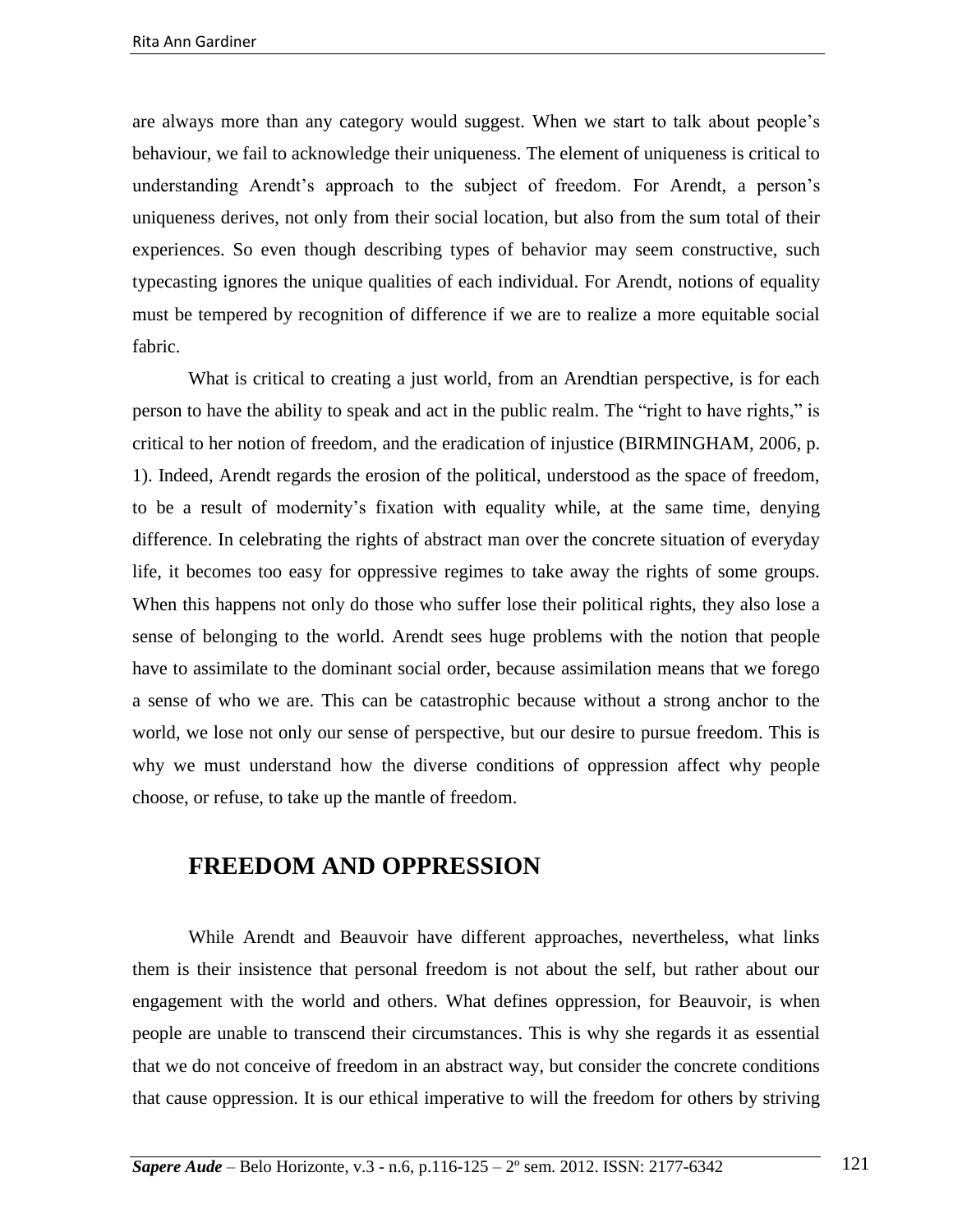to eradicate injustice, as Beauvoir states "the cause of freedom is not that of others more than it is mine: it is universally human" (BEAUVOIR, 1948, p. 48). Oppression reveals itself as a defensive attitude designed to put self interest above a concern for others. She pursues the theme of gender constraints in *The Second Sex*, and argues that freedom is at odds with such social structures as marriage and the family. Conservative family values, in particular, work to restrict the liberty of women, especially when women are taught to put the needs of the family before any thought of self. This is not a healthy way of living, according to Beauvoir, for it encourages women to view the world through the myopic lens of the private sphere and, as such, is detrimental to freedom for others. If we want to advance the cause of freedom, we must examine how gender, and other forms of exploitation, is socially constructed and maintained. In exposing injustice, we can try to change a way of being that serves to limit the transcendence of some, while at the same time, enabling that of others.

One cannot build a free society without trying to comprehend the ways in which oppression limits freedom. Another way in which oppression magnifies itself is through the activity of dictators, especially when they present themselves as defenders of the glorious past (BEAUVOIR, 1948, p. 92-95). One example of this "curatorial attitude" is the Portuguese dictator, Salazar, who chose to spend his country's limited resources on erecting official monuments to celebrate Portugal's glorious history. While these buildings were being erected, the Portuguese people were starving, and medicine was in short supply. As well, in encouraging the celebration of festivals and the wearing of traditional costumes, he refused to open new schools. In so doing, Salazar ignored the present in favour of reinstituting a mythical version of the past. But such antiquated celebrations are meaningless as no-one cares for the "past in its living truth if he insists on preserving its hardened and mummified forms" (BEAUVOIR, 1948, p. 94). In Salazar's dream of a glorious past, he sacrificed the present lives of the Portuguese people.

Beauvoir argues that if leaders, like Salazar, cared for their people, they would acknowledge that freedom necessitates getting rid of oppression. But this would mean that tyrants gave up their privileged existence. Rather than doing so, tyrants encourage their followers to believe that each life is worth less than the community as a whole. This degradation of individual existence makes it easier for these regimes to scapegoat particular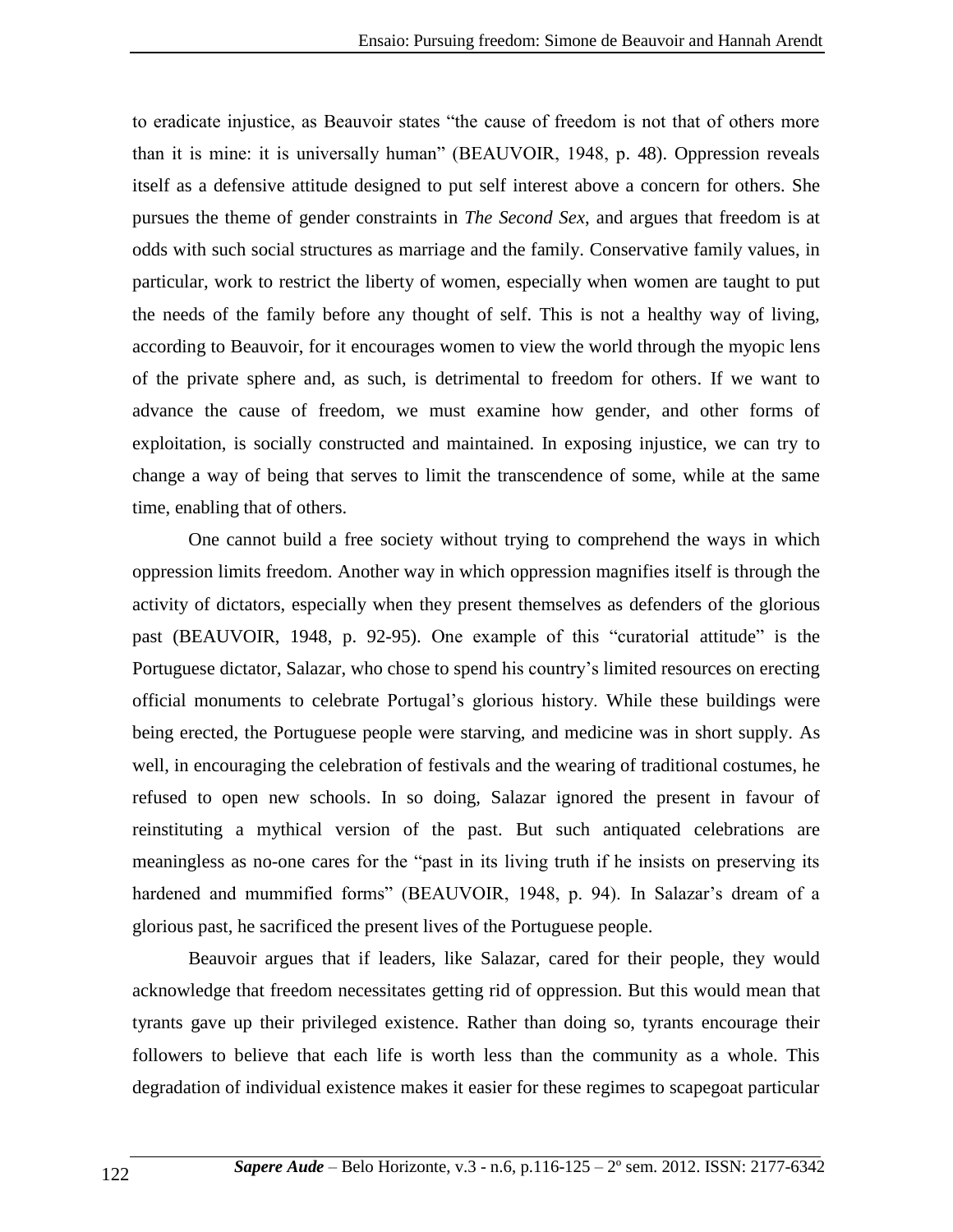groups of people, who become the personification of everything that is wrong with society. This way of thinking, and acting, serves to nullify freedom.

In realizing freedom, we must question whether our actions are working for or against the freedom of others. It is only through an ongoing questioning of our intentions that, Beauvoir argues, we can guard against becoming too idealistic or conversely too dogmatic. But oppressive regimes try to suffocate contesting viewpoints. In *The Origins of Totalitarianism*, Arendt makes a similar argument when she maintains that totalitarian regimes are based on the dictator's need for absolute control. This need for control differs from tyrants of the past who, she argues, were content to let others take the blame when things went wrong. In modernity, this desire for control manifests itself in the way that totalitarian leaders such as Hitler wanted to take personal responsibility for every act committed in his name. In so doing, Arendt contends that Hitler was correct when he argued that without him there would be no Nazi Germany (ARENDT, 1966). Furthermore, this need for absolute control shows itself in a twisted way of thinking about equality. That is, everyone is equal and, thus, expendable, with the exception of the leader. Hence, totalitarian leaders turn notions of equality upside down by stressing how only there is only one man who is unique – that is, themselves, whereas everyone else is the same and, thus, expendable.

#### **REVOLUTION AND FREEDOM**

Many people in desiring freedom have fought to relinquish the chains of oppression. However, when we look back at history, we see that some revolutionaries failed to take the next step, that is, to try and actualize freedom in the creation of a just system. For Arendt, liberty and freedom are not the same since it does not necessarily follow that liberty will lead to freedom, even when that was its aim (ARENDT, 1963, p. 22). While liberation is a condition of freedom, nonetheless, Arendt argues, it is not everything. In the past, the oppressed have often fought for liberty in the past through coups d'états or palace revolts but what was different in the  $18<sup>th</sup>$  century was the "the eagerness to liberate and to build a new house where freedom can dwell is unprecedented and unequaled in all prior history" (ARENDT, 1963, p. 28). Revolution must not stop at the point when we liberate ourselves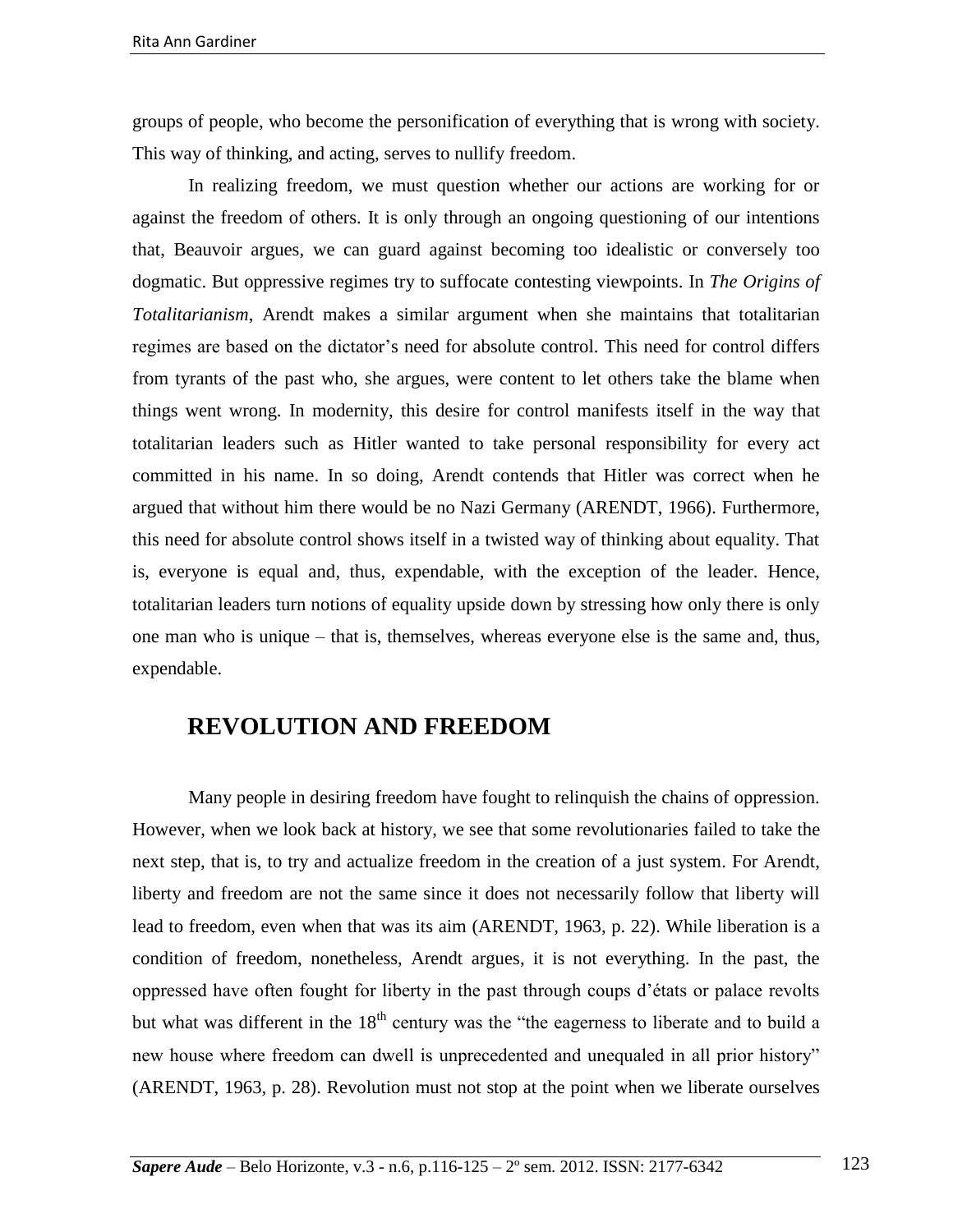from tyranny, but go one step further so as to create a structure flexible enough to allow for human flourishing. Freedom from oppression must be followed by the creation of a just political system.

Without the creation of a politically robust realm, Arendt maintains that "freedom lacks the worldly space to make its appearance" (ARENDT, 1963, p. 149). Hence, if revolutions are to be successful, she argues, they must connect freedom to the foundation of new laws or covenants between people. This is one reason Arendt was positively inclined toward the American Revolution, for she regards the acts of the Founding Fathers as continuing the promises made by the Pilgrim Fathers on the Mayflower 150 years' earlier who were willing to put their faith in one other. Arendt's admiration for the founding of' America is because she believes that it is built upon political plurality, especially the public discussions that took place in town hall meetings during the  $17<sup>th</sup>$  and  $18<sup>th</sup>$  century. These different public forums served to enable people to make their views known to one another, and aided, not just political engagement, but the spirit of freedom.

Yet, sometimes, revolutionaries abandon the cause of freedom in response to the urgent demands of life. This is Arendt's main problem with the French Revolution which, she argues, put the concerns life before political freedom. But in trying to realize Rousseau's notion of one will in the founding of the French Republic, the will of the people was transformed into the resolve of the ruling tyrant, Robespierre. The people demanded freedom from their abject poverty, yet Arendt argues, that it was because Robespierre put compassion, rather than freedom, at the core of the revolutionary platform that what started out so admirably deteriorated so badly. What began as a quest for virtue turned into a hunt for hypocrisy, which he saw everywhere and in everyone. In trying to ferret out the negative aspects of society, Robespierre ended up eradicating, not just his political opponents, such as the Girondists, but anyone who he thought might be against him.

Freedom is part of the world, not an aspect of the self, which is why Arendt argues that Rousseau was in error when he argued that freedom is the same as free will (ARENDT, 1963, p. 75-86). Any republic that tries to forge a society on the basis of a sovereign will is negating plurality, which is necessary for freedom to flourish. We see this in the way that those organs of the Republic that were truly political spaces of appearances, such as the numerous societies that emerged as a result of the revolutionary call for freedom, were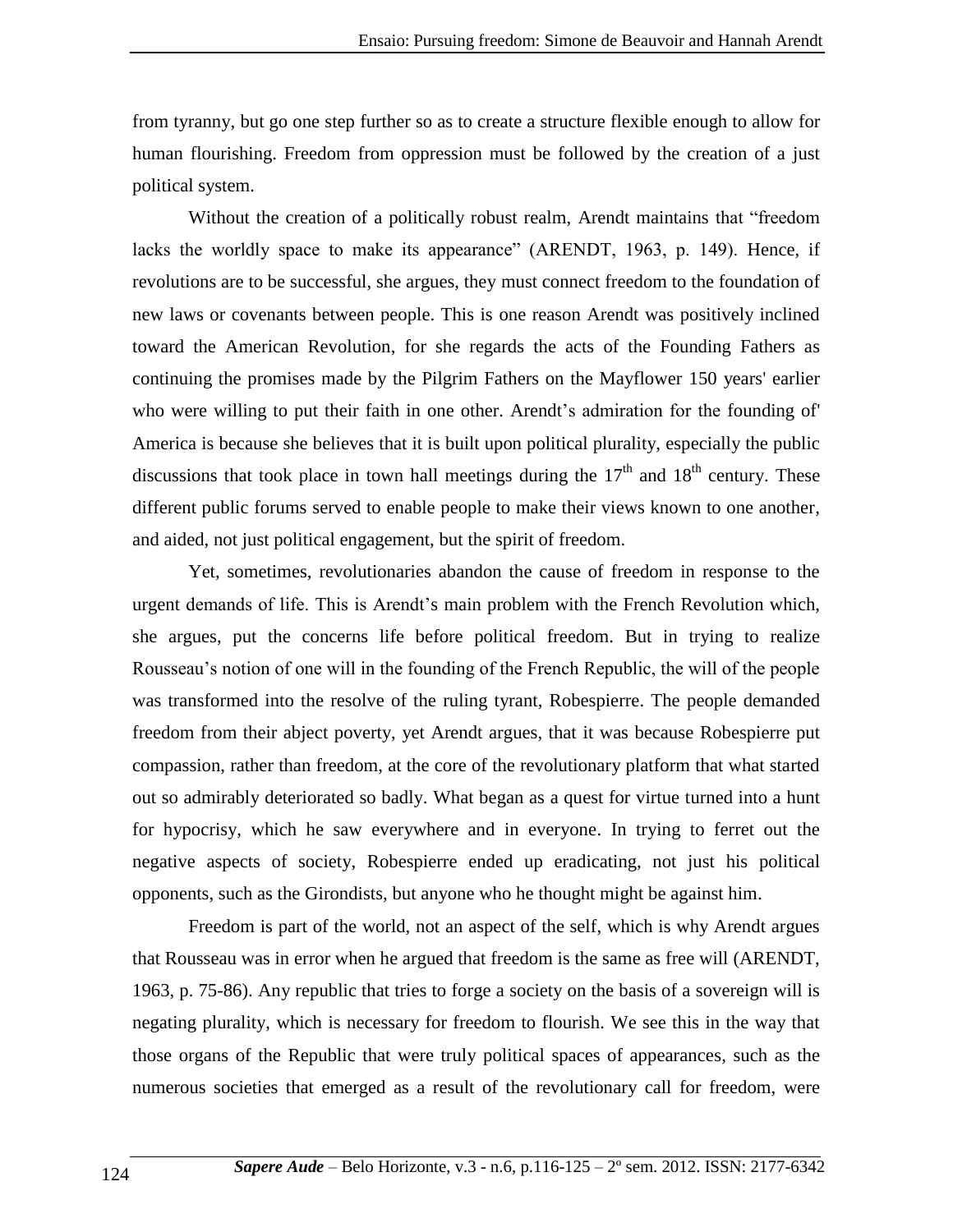destroyed because their plural way of operating was seen to be anathema to the demands of the sovereign state. Whenever there is a republic based on one will, rather than a multitude of opinions, the concept of freedom will be eradicated. In order to be free, therefore, men must renounce sovereignty and embrace ambiguity as a fundamental aspect of human existence.

Without voices of dissent we cannot envisage a society that allows a space of liberty to flourish. For Arendt, an authentic space of freedom arises as a result of the activities of a group of people working toward a common goal (ARENDT, 1958, p. 200). This is not a community of equals, but rather an antagonistic arena where people feel free to speak and act as they chose, while keeping the welfare of others in mind. She was fond of reciting a line from the French poet, René Char, who wrote that "our inheritance was left to us by no testament" (ARENDT, 1968, p. 1). The lack of inheritance Char speaks of refers to the fact that, in times of moral crisis, there are no ethical recipes. This is why it is so important to judge for ourselves. Char reflects upon his experiences working with other members of the French resistance and their fight against the German occupiers, and their collaborative government. In their resistance to the occupation, these men and women acted in a genuine struggle for freedom. Together, they created a "public space between themselves where freedom could appear" (ARENDT 1968, p. 4).

But victory in wartime brought a bittersweet aftermath, and Char laments the loss of their shared "treasure." In their pursuit of freedom, these Resistance fighters were involved in an authentic enterprise that enabled them to act on their principles. This enabled these men and women to be honest with each other, and create a space of openness; this is the genuine moment of freedom for Arendt. In her opinion, it is only in times of radical change that we can envision the path to freedom. While Beauvoir also celebrates the activities of the French resistance, she describes how certain intellectuals chose to maintain a neutral attitude when the Germans invaded France. It appears that many of these thinkers took up "the point of view of history" in order to stay aloof from the dangerous realities of occupied France (BEAUVOIR 1948, p. 76). In choosing neutrality, these intellectuals acted immorally, in her opinion, since they played into the hands of their oppressors. By putting their own comfort, and security, over the safety of others, they acted contrary to the demands of freedom and, in doing so, exhibited poor judgement.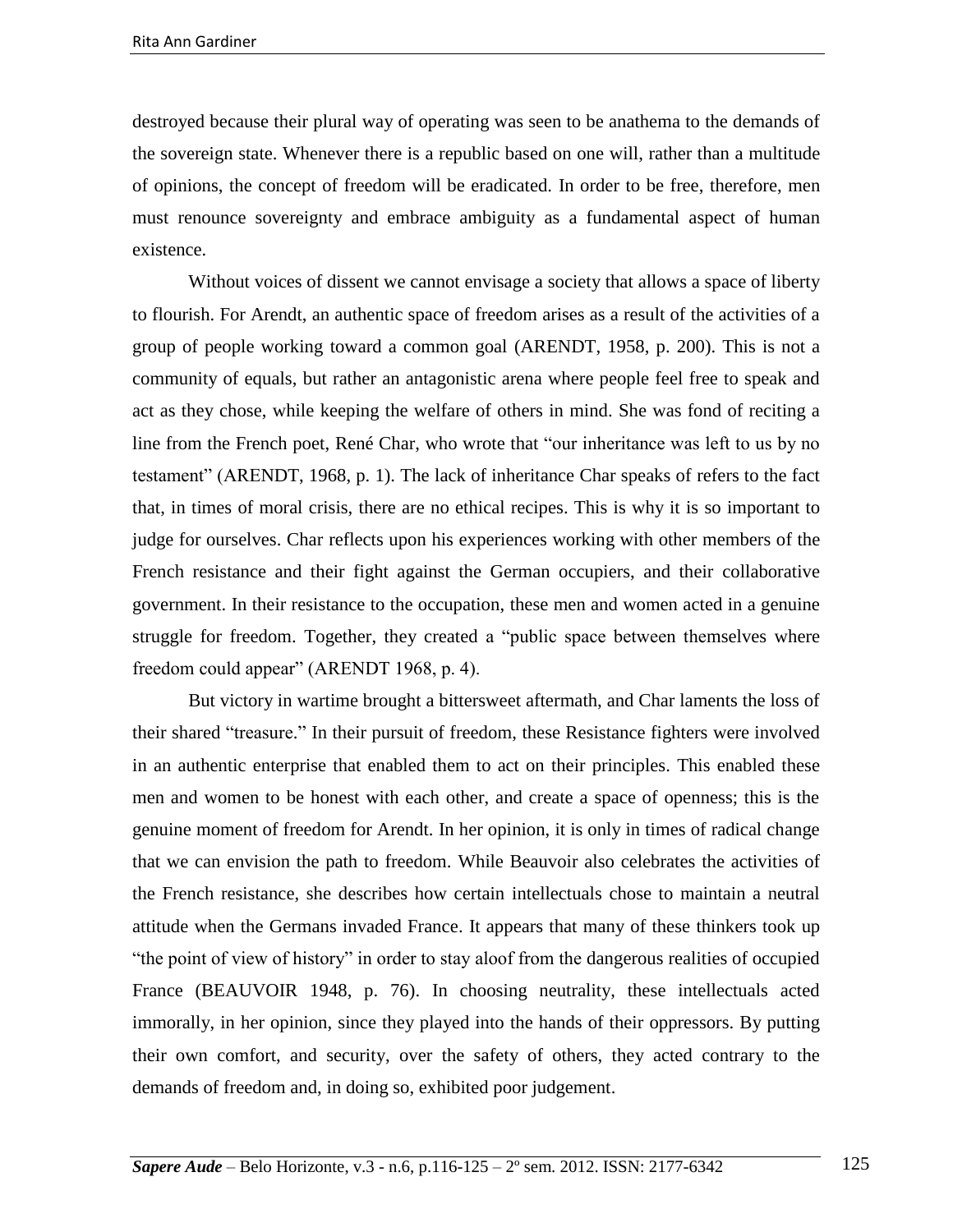### **JUDGEMENT AND FREEDOM**

But how do we judge what is right in circumstances of political crisis? One answer to this question is that we base our judgments on the inner dialogue we have with ourselves which Arendt referred to as the "two in one." This Socratic inner speech enables us to judge whether or not our actions are in keeping with our principles. When we judge this indeed the case, then we can act, not in the knowledge we have all the answers, but in the realization that we our actions allow us to live in peace with ourselves. In order to do so, we have to be willing to judge each situation accordingly. Of course, the action we take may turn out not be the right one in hindsight. Nevertheless, when we act in a way that is in keeping with our principles, and ensure that we take into account the concerns of others, we do the best we can.

Beauvoir and Arendt view the act of judgement as part of our ethical responsibility if we care about freedom. We must refuse to act if we think our actions may cause suffering to others (BEAUVOIR, 1948, p. 138). However, there may be times when we must make difficult decisions as, for example, when the rights of freedom in general contradict the ongoing liberty of some. In her coverage of the trial of the fascist intellectual Robert Brasillach, Beauvoir argues that he used his journalistic platform as a way to cause harm to Jewish people (MARSO, 2012). In his newspaper columns, Brasillach published the location of places where Jewish families were hiding and, hence, knowingly signed their death warrant. In Beauvoir's opinion, Brasillach treated the Jewish people with contempt seeing them as no more than things; what mattered was his belief in a cause, in this case, Nazism. While she thought that the French government was wrong to put him to death for treason, Beauvoir refused to sign a petition advocating clemency, as other writers such as Albert Camus had done, because she felt that it would be like spitting into the faces of his victims. It was because of Brasillach's inhumanity, rather than his treason toward France, that Beauvoir judged that the death penalty was the right decision.

Here it may seem that Beauvoir is contradicting her own philosophy, because we saw earlier that existentialist ethics posit the view that the freedom of one man should not cause harm the liberty of another. But there will be times when moral acts of violence are justified if it means a greater evil will be stopped. In her discussion of violence, Beauvoir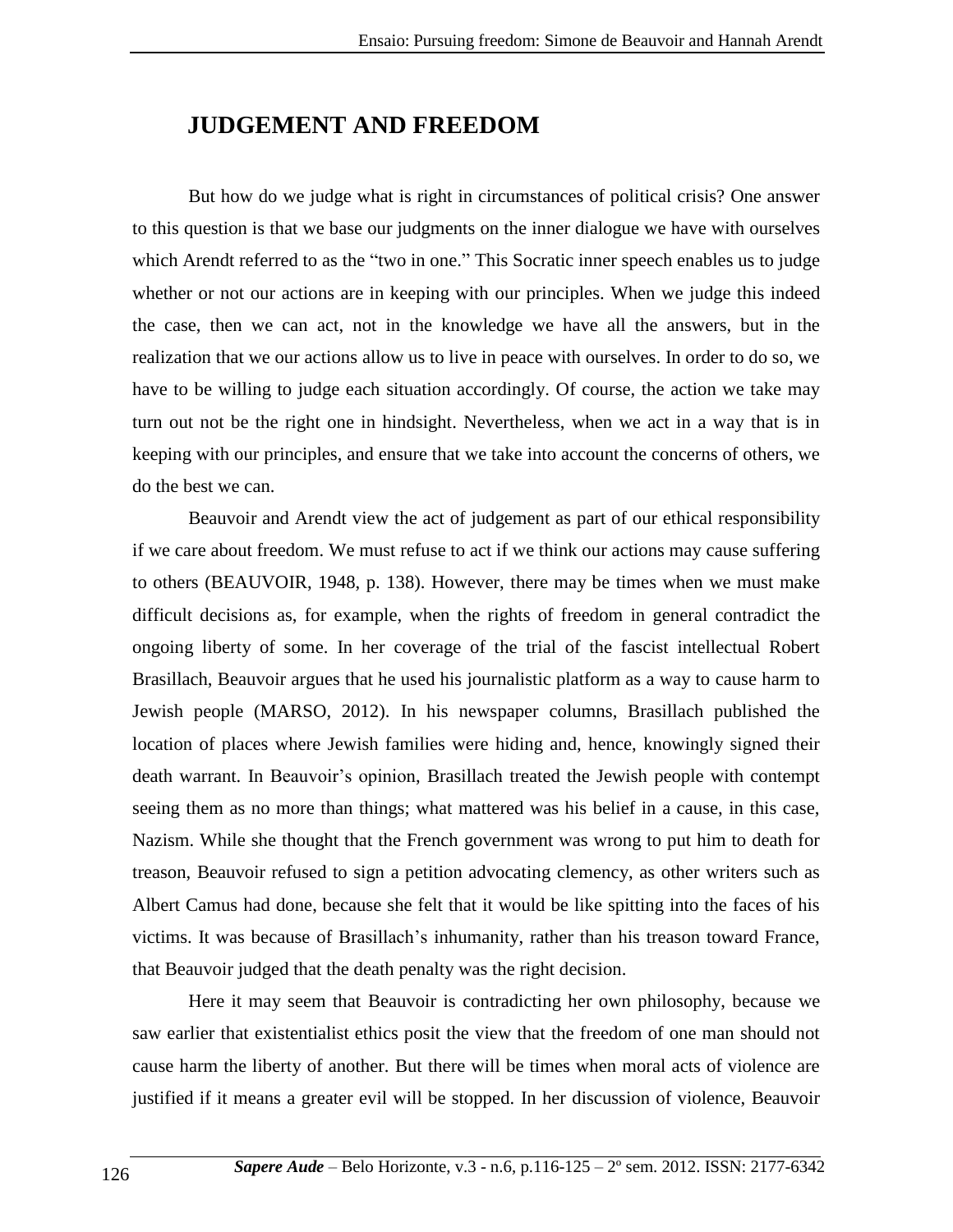reveals some of the difficulties of making judgments (HUTCHINGS 2007, p. 112). We see that Beauvoir was willing to condone violence in certain circumstances. The resort to violence may be justified when it means stopping a regime from committing atrocious acts, as in the case of the Nazis. Thus, while it may not be ethical to commit violence, it may, in certain instances, be necessary. This issue is especially difficult in moments of crisis when there is little time to think through the pros and cons of an action. Thus, all we can do is act in accordance with our principles, which means that we must be need to be willing to think, and judge for ourselves.

This kind of reasoning is similar to that adopted by Arendt in her assessment of Adolf Eichmann (ARENDT, 1963), where she argues that it is our moral responsibility to judge him. In a world of contingency, it is crucial that each person is held accountable. Otherwise, concepts like guilt and innocence are meaningless. In refusing to be held accountable for his actions, Eichmann showed his contempt for the rights of others. In Arendt's opinion, his defense that he was merely obeying the law of the land was an erroneous one. It was Eichmann's ethical responsibility to question how his actions could negatively affect others. But he chose not to question his orders and acted in a thoughtless manner. Instead of thinking about what he was doing, Eichmann chose to do what he was told. Those who choose not to query their actions, and think for themselves, as in the case of Eichmann, make an active choice to cause human suffering. Thus, he exhibits the qualities of the "sub man," that Beauvoir thought so dangerous to others (MORGAN, 2009, p. 50).

It is because of Eichmann's lack of feeling toward the suffering of the Jewish people, but also for humanity as a whole, that Arendt argues his execution was just. With the publication of her book on Eichmann and her phrase "the banality of evil," Arendt launched a major controversy. This was further heightened by the fact she had accused some members of the Jewish leadership of behaving less than honorably. Many critics disagreed with her assessment, arguing that it was wrong to be judgmental, since each one of us might have been morally culpable under the same circumstances. But she insists that judging is crucial to an ethical worldview (ARENDT, 2003, p. 19). Moral judgments are necessary because without judging, our world alters without us noticing, and this may prove calamitous for us all.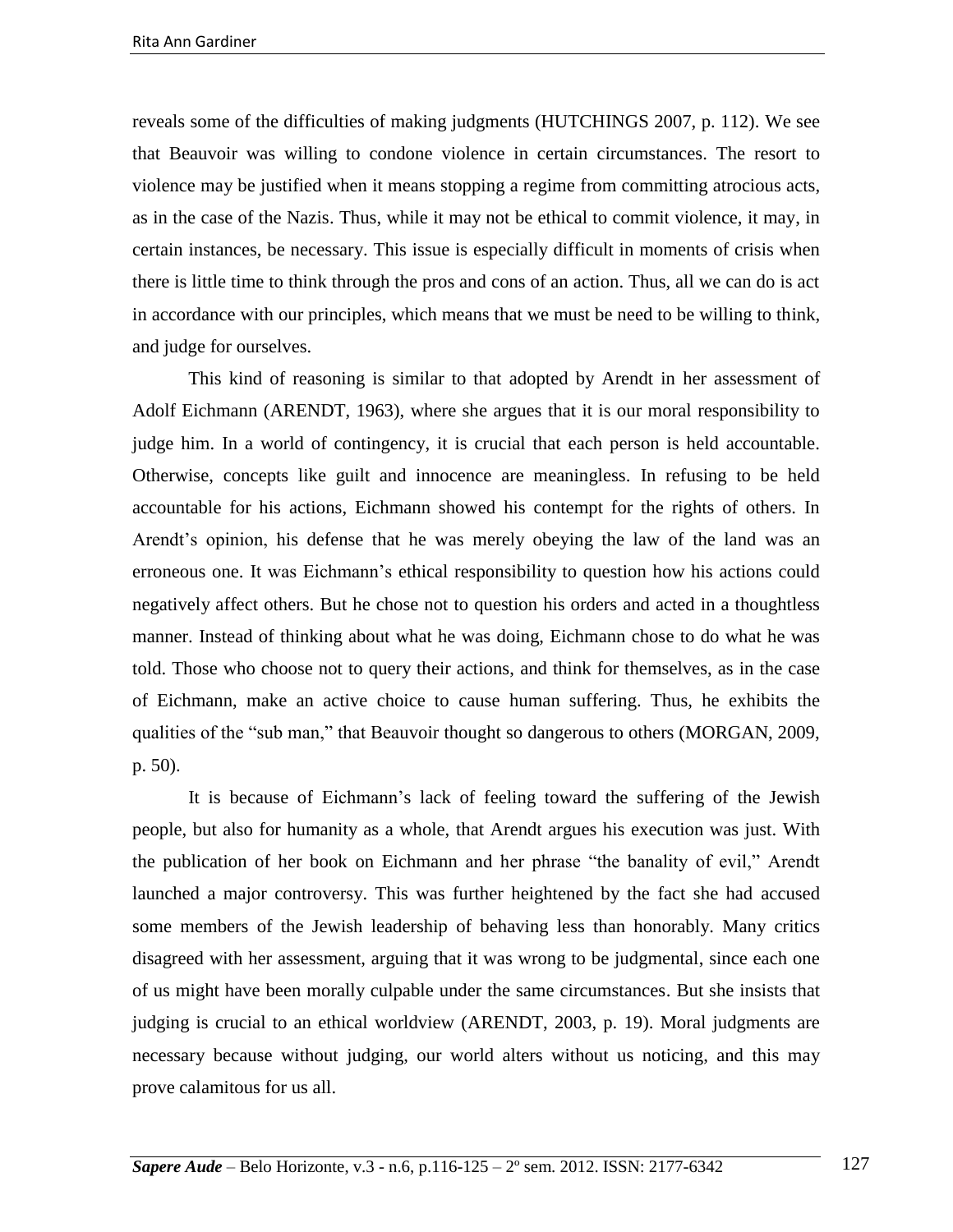# **CONCLUSION**

In this comparison of Beauvoir and Arendt's approaches, I have concentrated on their different approaches to the pursuit of freedom, and its connection to judgement. Both writers argue that the realization of freedom is intrinsically related to each person's willingness to judge for herself. Through her analysis of diverse forms of injustice, Beauvoir describes concrete instances in which people negate freedom by focusing on their own desires at the expense of others. Her concrete analysis of the different ways that oppression shows up in the social world may offers insights that Arendt, because of her focus on the political realm as the only space of freedom, misses. However, Arendt rightly cautions that a focus on particular types of behavior may overlook the unique qualities of each individual. Where I see these thinkers in concert is in their emphasis that a willingness to stand up for our beliefs is crucial to the pursuit of freedom. Thus, the act of judging is part of our ethical responsibility if we care about the freedom of others. By being prepared to take a personal stance, and judge for ourselves, we are actively engaging in the world. In doing so, we promote the cause of freedom, and the dignity of the human spirit.

# **BIBLIOGRAPHICAL REFERENCES**

ARENDT, Hannah. Personal Responsibility under Dictatorship. In ARENDT, Hannah. **Responsibility and Judgment**. New York: Schocken Books, 2003. p. 17-48.

ARENDT, Hannah**.** Some Questions of Moral Philosophy. In ARENDT, Hannah. **Responsibility and Judgment**. New York: Schocken Books, 2003. p. 49-147.

ARENDT, Hannah**. The Life of the Mind**. New York: Harcourt, Brace Jovanovich, 1971.

ARENDT, Hannah**. Between Past and Future**: Eight Exercises in Political Thought. London: Penguin, 1993.

ARENDT, Hannah. **Eichmann in Jerusalem**: A Report of the Banality of Evil. New York: Penguin, 1965.